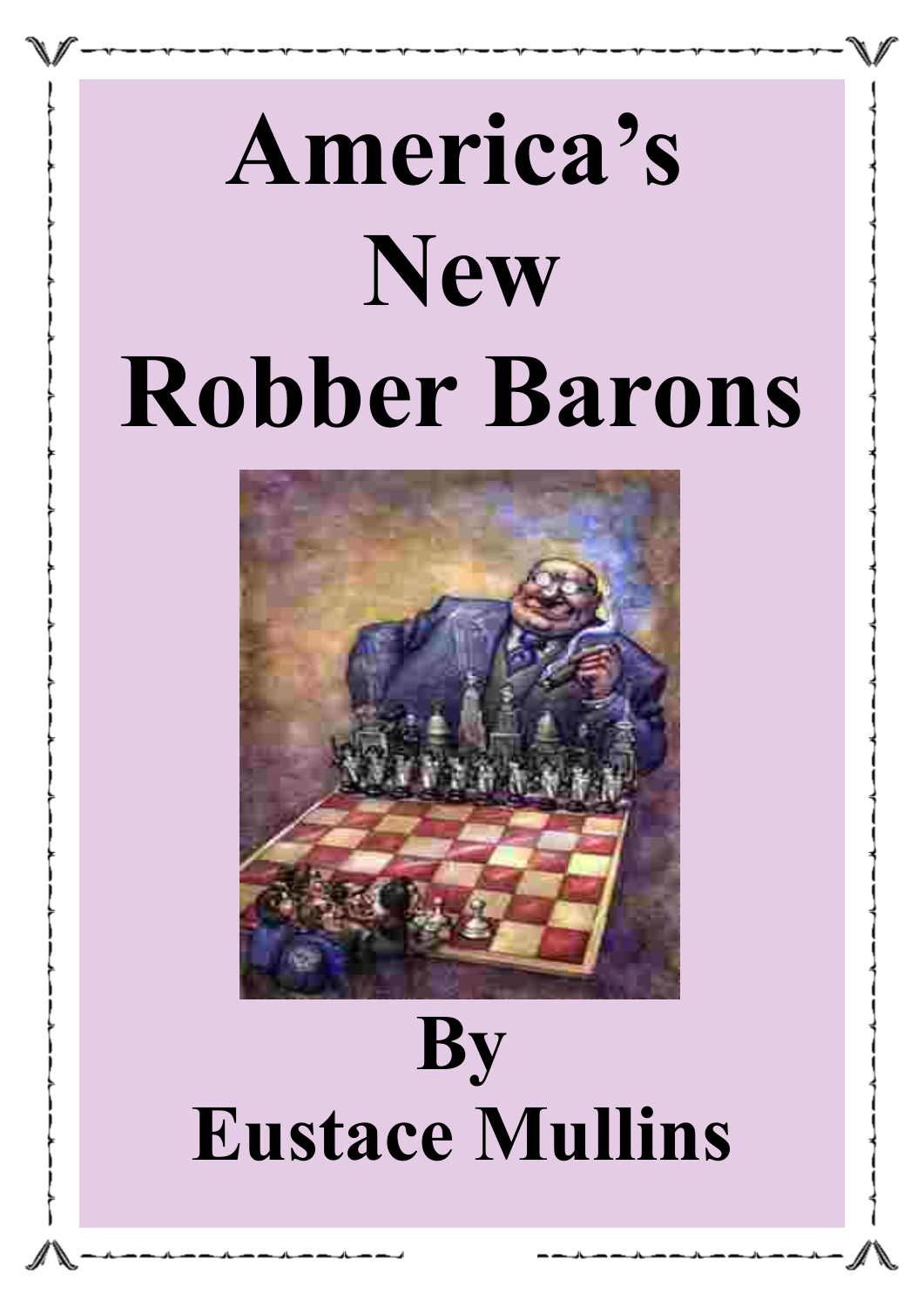#### **COMMITTEE TO RESTORE THE CONSTITUTION® Archibald E. Roberts, Lt. Col., AUS, ret., Director CRC APRIL 1986 #286 Copyright 1985 America's New Robber Barons By**

#### **Eustace Mullins**

To make money in the stock market, you need to use the same tools which the big operators use; that is, capital, and information. The amount of capital which you can lay your hands on may be limited. It is for most people. But the amount of information you can obtain, may be limited only by your desire to get the facts, and your willingness to reject previous misconceptions or misinformation. Then you may begin to understand what is going on in the market.

You must first recognize that fundamental changes have been taking place in our capital structure, and in money-making properties. For more than a century, the American tradition had it that to achieve great wealth, you must have the good fortune to strike it rich with a gold mine, to strike oil, or to own your own bank. In the past decade, we have witnessed the amazing phenomena of millionaires, and even billionaires, who owned vast wealth in the form of gold mines, oil wells, or banks, and who suddenly were declaring bankruptcy. What was happening to the American dream? The answer is that capitalization, or debt structure, was now overcoming capital assets. The cash flow, even from a gold mine, an oil well or bank, was no longer sufficient to pay interest charges, much less to handle the payment of the principal of the debt structure.

This dilemma was not inevitable, nor did it arise from optimism, or over-optimism, the courage to take risks, which made America the most productive and the wealthiest nation in the world. The debt structure vs. capital assets dilemma was deliberately created by a small group of capital managers, or financiers, who cleverly used their phalanx of money-creating central banks to overcome rival groups and rival nations. This situation directly affects stock transaction which takes place on the world exchanges. Your problem now is how do I translate this debt structure - capital assets conflict into profitable transactions for myself?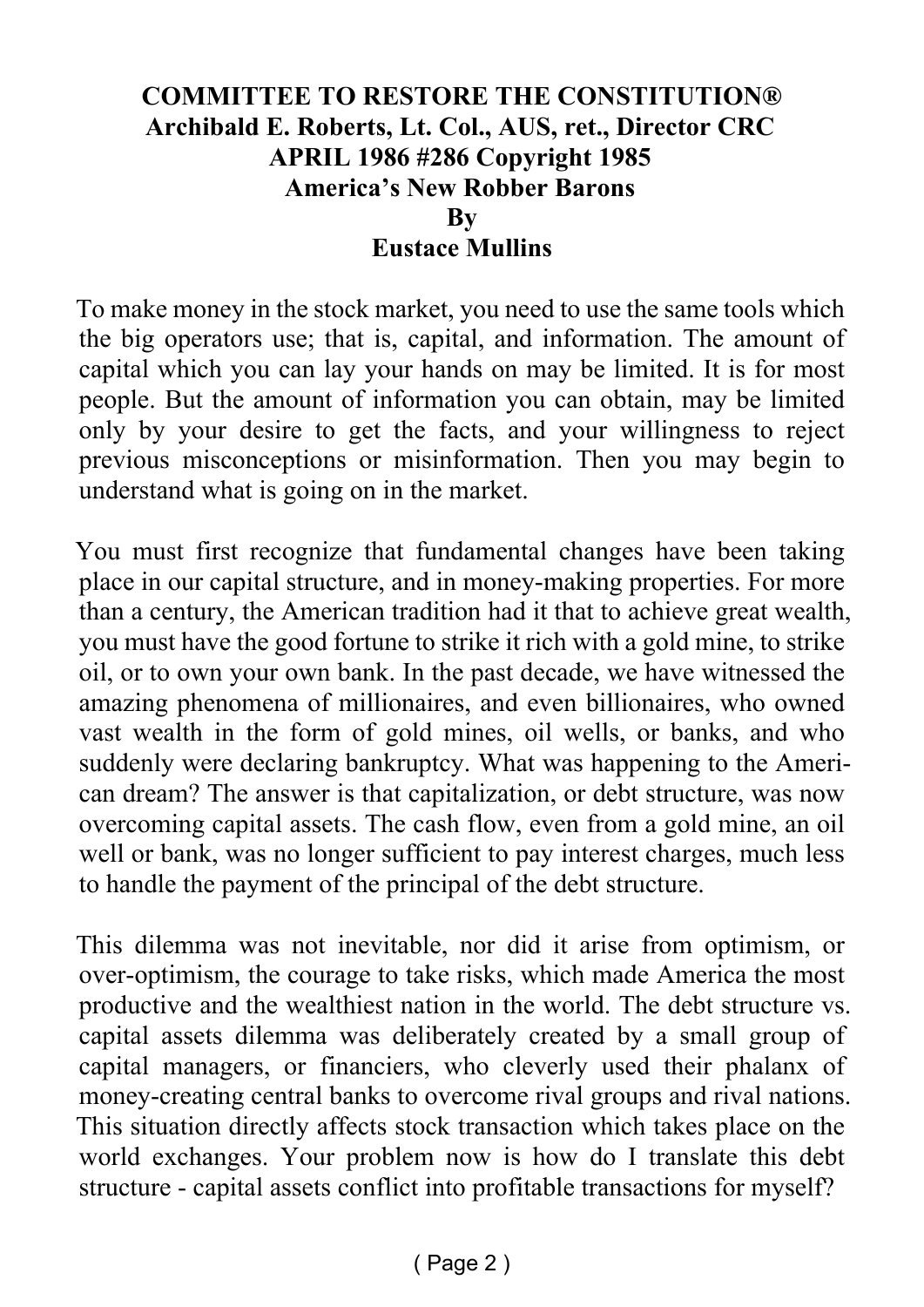The basic problem is similar to that of a poker game - how do you find out what cards the other fellow is holding? Despite the great secrecy which shrouds major financial transactions, almost every financial move is telegraphed in some way, due to the continuing and growing concentration of financial power in a few hands. Today, a shadowy (but not unknown) financial network achieves its goals through relatively few participants. In some thirty-five years of research, I have narrowed these participants down to the major players. They not only bring tremendous pressure on the exchanges through their power to buy or sell enormous blocks of stock, but they also exercise a daily effect on the prices and daily volume of the exchanges through their control of the faucets, the turning on or off of the money-creating flow of the central or pseudogovernment banks.

Here again, there are always some indicators of major moves in either direction, although the exact decisions remain the secret of the major players. The tremendous power exercised by these creators dwarfs the power earlier exercised by such stock market plungers as Bet A Million Gates, bank pioneers such as George F. Baker of First National Bank (now Citibank), or oil magnates such as the late H. L. Hunt. The 42-yearold heir of the Hunt empire, Ray Hunt, recently told Fortune (July 8, 1985):

"We'll never go back to the good old days of the oil industry." It is not only the good old days of the oil industry, but also the empire building days of the Vanderbilts in railroads, Carnegie in steel, or Baker in finance, which have disappeared. They have been transmuted into new types of financial operations, such as mergers, leveraged buyouts, and other forms of takeovers. Here again, the major players either originate these operations, or they move in and take them over at crucial moments.

Yet we rarely are told the exact identities of the major players. The financial papers such as the Wall Street Journal and Forbes write about the "raiders," the modern financial buccaneers who supposedly loom out of the fog as lone wolf operators and seize control of major corporations. The financial reporters don't tell us that when the Belzbergs buy control of the Scovill Corp., they are merely acting as agents of the Rothschilds,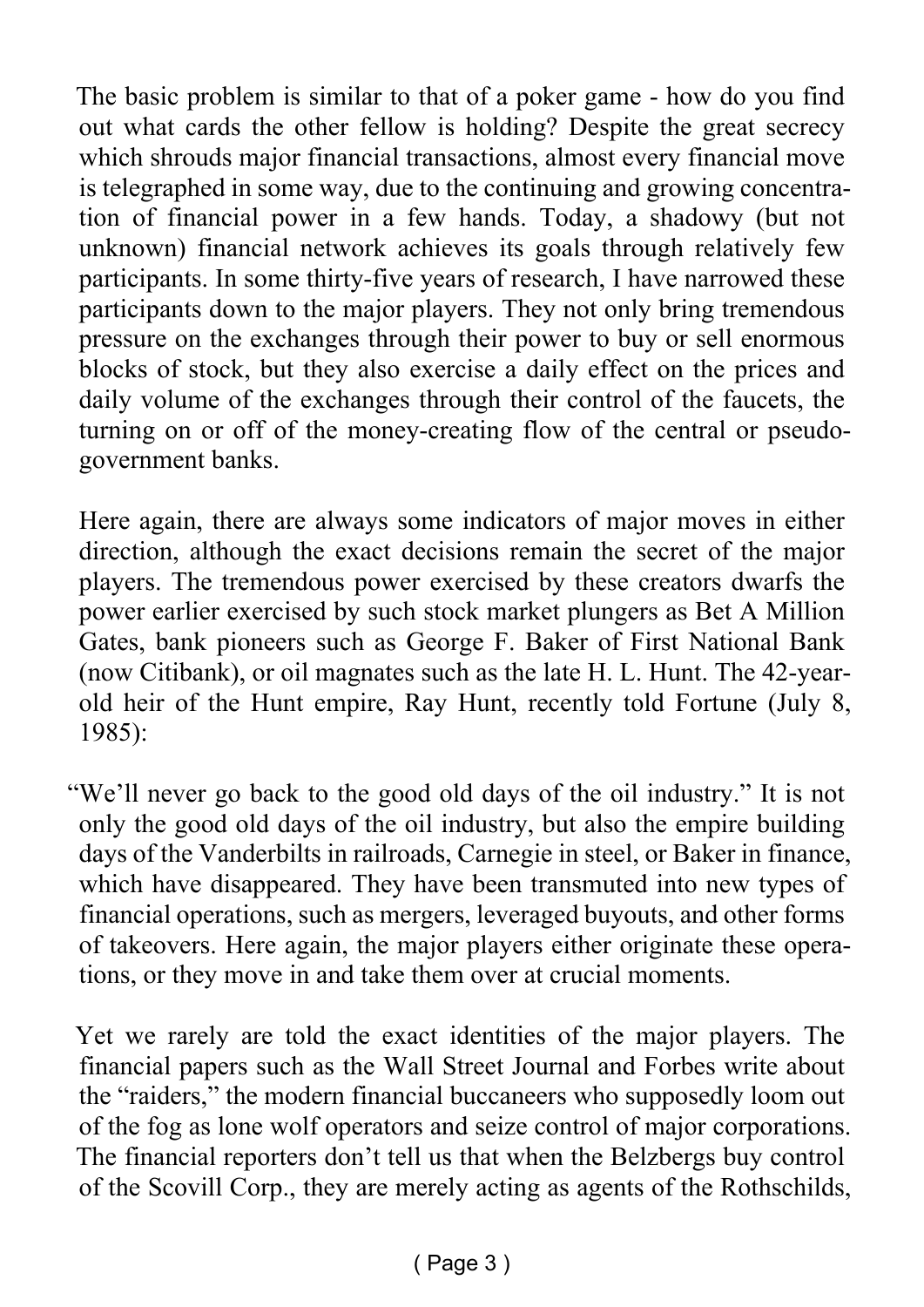or that the Bronfmans, in buying a large share of DuPont, are also merely carrying out the instructions of the Rothschilds from London.

*Forbes* recently identified Seagrams of Canada as the No. 1 foreign investor in the United States. It wholly owns the \$2.4 billion Joseph Seagrams and Sons of New York, and 23% of the \$14 billion DuPont Corp. And Seagrams of Canada is wholly controlled by the Bronfman family. Right? Wrong. The Bronfmans own large blocks of stock in Seagrams (*US News* recently gushed that Edgar Bronfman may be the most powerful man in America), but the Seagram empire is controlled by the law firm of Vineberg and Phillips through Trizec Corp., which in turn is con trolled by Eagle Star Holdings PLC of London. And who controls Eagle Star? Evelyn de Rothschild.

When Seagrams faced a 30% drop in volume, due to the dwindling market for hard liquor in the United States, who guided the firm into Conoco, and then masterminded the purchase of Conoco by DuPont? If you suppose that Edgar Bronfman anticipated all this, and worked to bring it about, then you don't know who really makes the big decisions. Seagrams' stake in DuPont is currently worth \$3.2 billion, or 80% of Seagrams net worth. In 1984, DuPont profits were 73% of Seagrams earnings.

The second largest foreign investor in the U.S., again according to Forbes 1985 listings, is Anglo-American Corp. In 1985, it owned 21% of Philbro-Salomon, and 29% of Engelhard Corp. Anglo-American is the gold mining arm of the world diamond trust, DeBeers, which is owned by the Oppenheimer and the Rothschild families. The principal director of DeBeers, again, is Evelyn de Rothschild.

*Forbes* lists the largest foreign owned corporation in the world as Royal Dutch Shell. Formerly controlled by the Samuel family, it is now another Rothschild property, controlled through their subsidiary, Shell Transport & Trading Co.

The fourth largest foreign investor in the U.S. is British Petroleum, which owns Standard Oil of Ohio, and British Petroleum of North America. One of the directors of British Petroleum is Sir Alastair Pilkington, who is also a director of the Bank of England.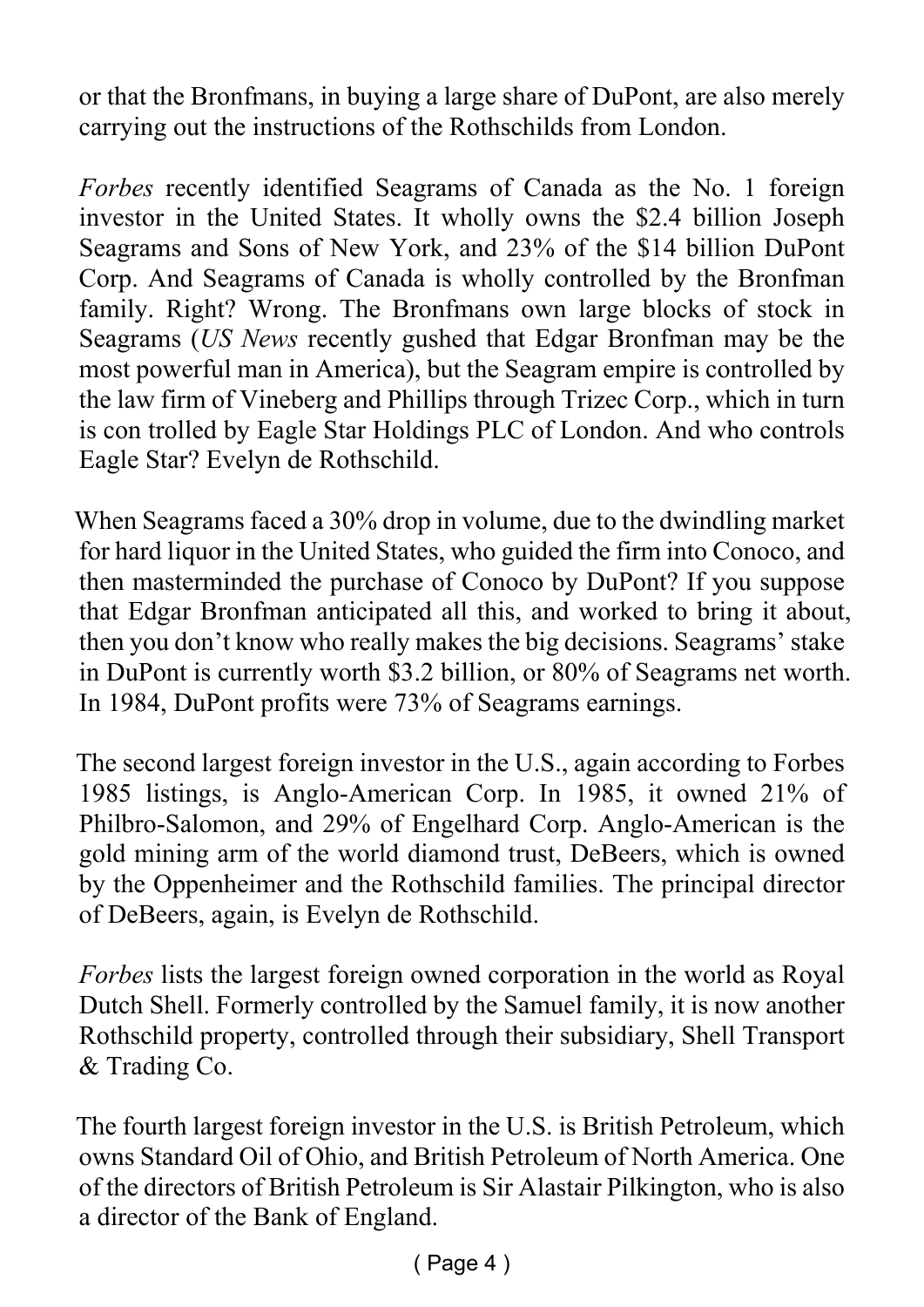The sixth largest foreign investor in the U.S. is B.A.T. Industries, a \$12.9 billion a year operation which was formerly known as British-American Tobacco Corp. BAT owns 100% of BAT US, 100% of Peoples Drug Stores, Hardee's Fast Foods, and Eagle Star Insurance, the Rothschild holding company, which controls the Bronfman empire. Sir Jasper Hollom, who has been a director of the Bank of England since 1936, is a director of BAT; also on the board of BAT is Sir Denis Mountain, who is chairman of Eagle Star Insurance, and Eagle Star Holdings, a principal Rothschild holding company. Another director of BAT is Sir Michael Palliser, who married the daughter of Paul Henri Spaak, former Director General of the United Nations. Sir Michael was a career officer with the British Foreign Office, being named head of planning in 1946. He served with the Foreign Office from 1946 to 1964 as Minister to Paris, and Minister to Brussels, the two leading headquarters on the Continent of the Rothschild operations. Sir Michael is now chairman of the influential think tank, the Institute for Strategic Studies in London. He is also vice chairman of the oldest merchant bank in London, Samuel Montagu & Co., and interlocks with other Rothschild interests as director of Eagle Star, and Shell Transport & Trading Co.

Going on down the list, we find the 76th largest foreign investor in the U.S., is Olympia & York Co., which has been buying up large sections of Manhattan. Olympia & York has acquired the Rouse Co., a large developer; Trizec Corp., which controls the Seagram empire; and Abitibi Price, a billion dollar producer of newsprint. Olympia & York is supposedly controlled by the well-publicized Reichmann brothers, Albert, Paul and Ralph, but here again, we have the paper "cutouts" for the real owners, the Rothschild family.

Far-reaching consequences are indicated by the foreign takeover of a number of large American supermarket chains. This could be crucial in view of projected food shortages around the end of this century. General Occidental now owns 100% of Grand Union stores, as well as 25% of Crown Zellenbach. The *Wall Street Journal* will tell you that General Occidental is Sir James Goldsmith, but will neglect to tell you that Sir James was until recently one of the six partners of Banque Rothschild of Paris. He also owns Cavenham Foods. The popular British TV series, "To the Manor Born," featured a foreigner who had taken the name of Sir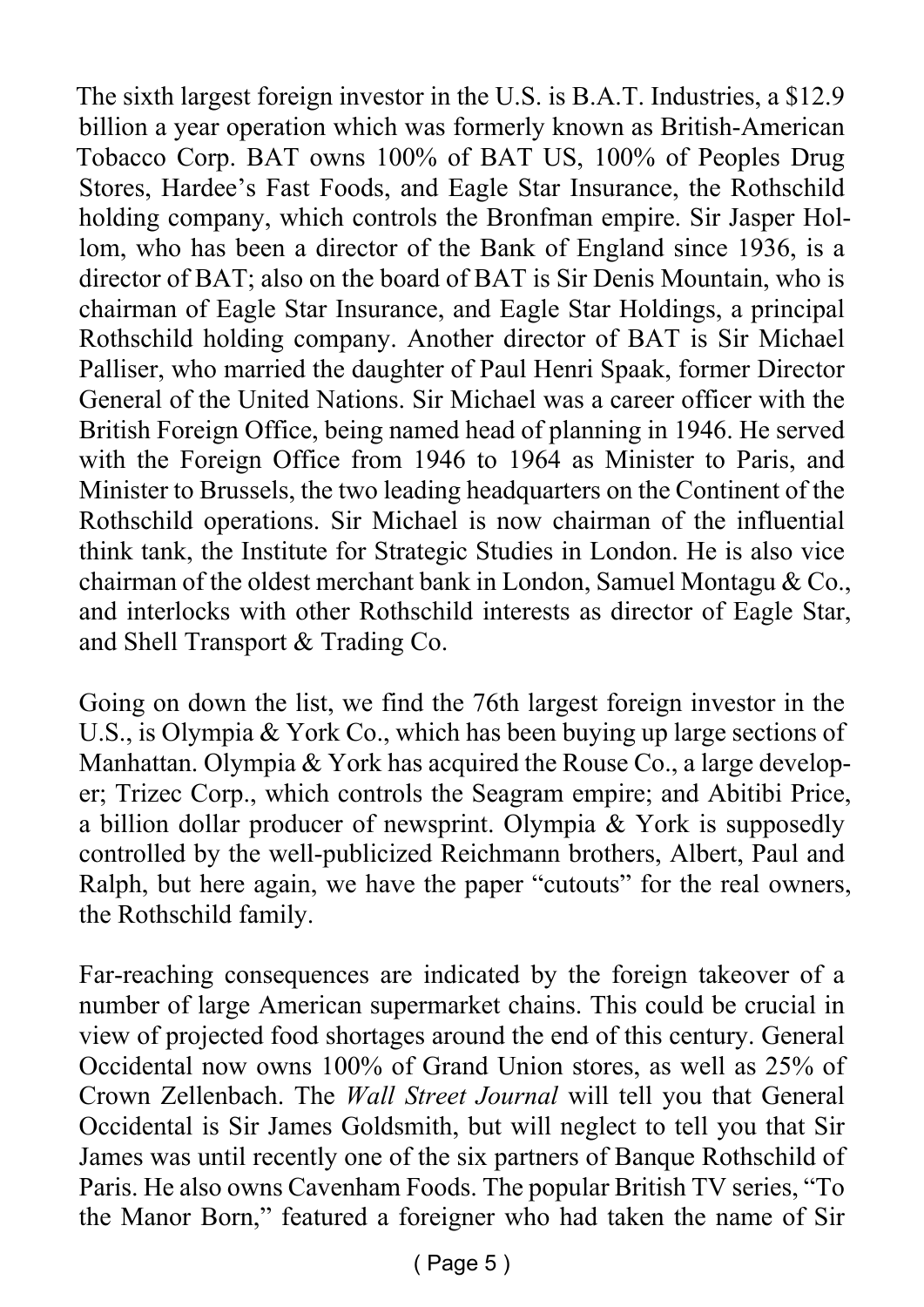Richard de Vere, and who owned a large supermarket chain, Cavendish Foods. The character was a direct takeoff on Sir James Goldsmith and Cavenham Foods.

The Brussels firm, Deihaize de Lion, is now the 32nd largest foreign investor in the U.S. It owns the Food Giant and the Food Lion chain of supermarkets. The German firm, Tengelmann Group, has purchased 52% of A & P Stores. One of the directors of A & P is Barbara Haupthfuhrer. She is a trustee of the Markie Foundation, which interlocks with the Carnegie Corp., the German Marshall Fund, and the American Council on Germany. The last two groups exercise total control over the militarily occupied nation of West Germany.

During the past one hundred and fifty years, the Rothschild fortunes have been centered in the Bank of England, and four family controlled firms, Sun Alliance Assurance. Rio Tinto, DeBeers, and Eagle Star. Rio Tinto is the 41st largest foreign investor in the U.S., owning 100% of U.S. Borax and 100% of Indal U.S. It also has holdings in other U.S. companies. The Rothschilds also control Copperweld, Federal Express, and other U.S. firms. In the Forbes list of the 500 largest foreign corporations Sun Alliance Assurance is 332nd; Banque Bruxelles Lambert, the Belgian branch of the Rothschild bank, is 431st; and another family holding, Societe Generale de Banque, is number 224th.

A gentleman recently called me from Dallas, and said, "I always knew that the stock market is controlled, but until I read your books, I did not realize how absolute the control really is." Of course, control, to be effective, must be absolute, or as absolute as possible. This is why the financiers must control all political parties, not merely the majority party. Realizing the extent of this control does not mean that you are helpless. On the contrary, you can turn it to your advantage. Knowing who exercises control and why can be a potent weapon in your hands. However, you must know who is actually in charge. You cannot be deceived by the pathetic stooges, the flotsam and jetsam dredged up by the financiers from the lowest elements of the population, and who ostensibly exercise control for the benefit of the real powers. Only children believe that clowns are the most important part of the circus.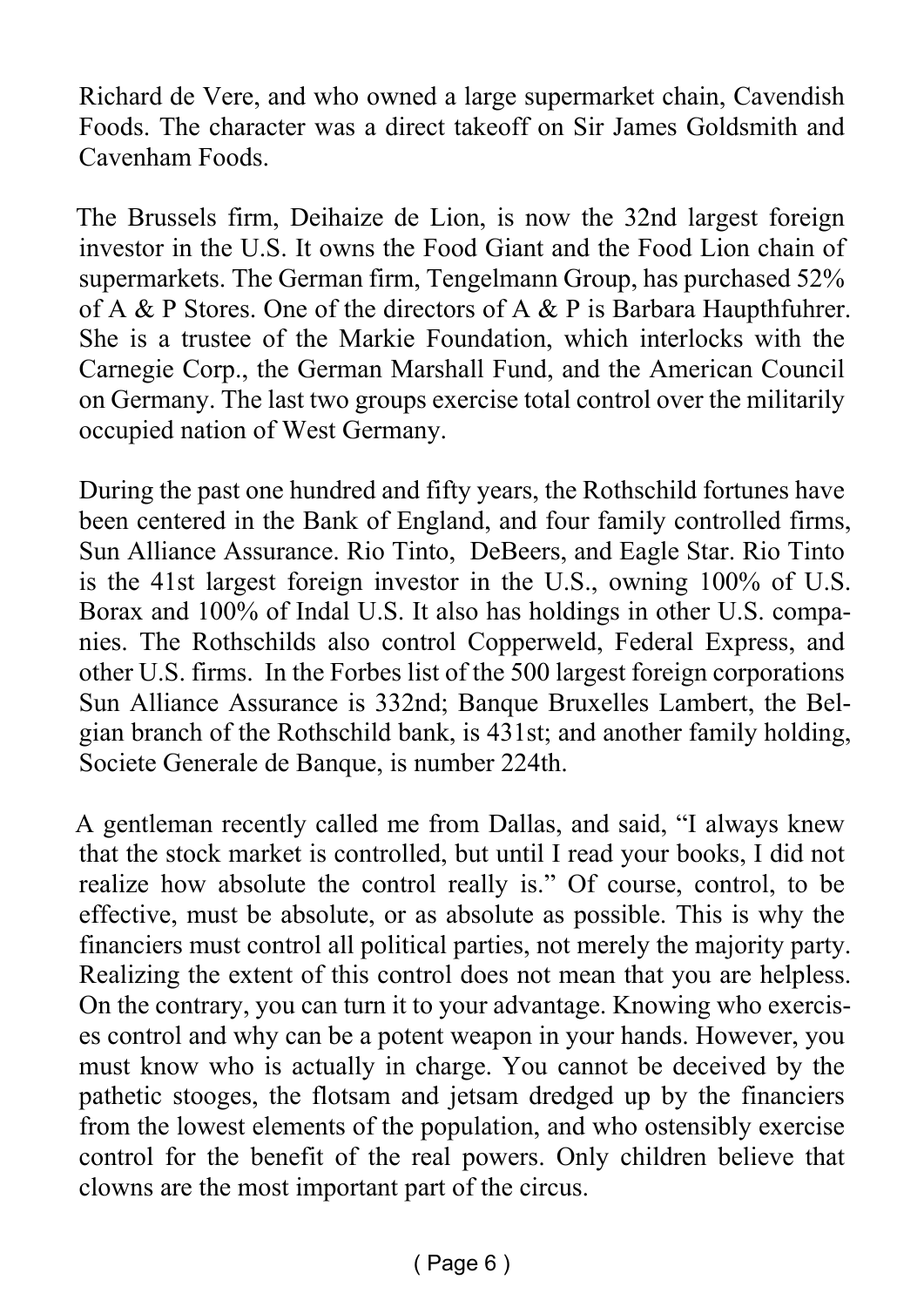Certainly it is better to know than not to know. You can read all the major financial journals for years, and you will not get the information which is being presented here. With this information you can decide where the market is going, plan your strategy. Ask yourself why stock prices, metals, and food prices have been held down at ruinous levels for the past quarter of a century. Economist William H. Meckling of the University of Rochester was quoted on the editorial page of the *Wall Street Journal*, Aug. 20, 1985, as pointing out that the Dow Jones averages, to accurately reflect inflationary trends and monetary developments, should have reached 5600 on Jan. 1, 1983, instead of the actual 1047. He observes that in the eighteen year period from Dec. 1964 to Dec. 1982, the real value of Dow Jones stocks fell by 62%. Obviously, it is to someone's advantage that stocks should be hovering in the 1300 range today, instead of selling at their true value of 5600. By keeping these prices depressed, the major players have forced out much of the stockbuying and stockholding public. They are now executing mergers and buyouts to grab these underpriced stocks for themselves. The leveraged buyouts also play into the hands of the financiers because they suddenly convert a debt-free corporation into one which is mortgaged to the full value of its holdings, and which is committed to paying heavy interest on its new loans.

Texaco borrowed \$4 billion from a consortium of banks, Barclays. Chase Manhattan, Lloyds, Manufacturers Hanover, Midland Bank, and National Westminster Bank, to purchase Getty Oil. Norfolk Southern borrowed \$1.3 billion from Morgan Guaranty Trust to buy Conrail: Nestle borrowed \$2.5 billion from Citibank to buy Carnation. By creating these huge new debts, which take priority payment from the earnings of these firms, the banks can pay their way out of the dilemma of their disastrous Third World loans.

In the financing of these mergers, we find the new leaders of Wall Street. For almost a century, Wall Street was dominated by two Rothschild representatives. Although J. P. Morgan Co. is still going strong, Kuhn, Loeb Co., as well as Lehman Brothers, have been combined into a new operation, known as SLAM, or Shearson Lehman American Express. It is closely linked with First Boston Corp. in handling many of the large mergers. A double page spread in the Wall Street Journal, Aug. 15, 1985, hails First Boston Corp. for "Leadership in Mergers, Acquisitions and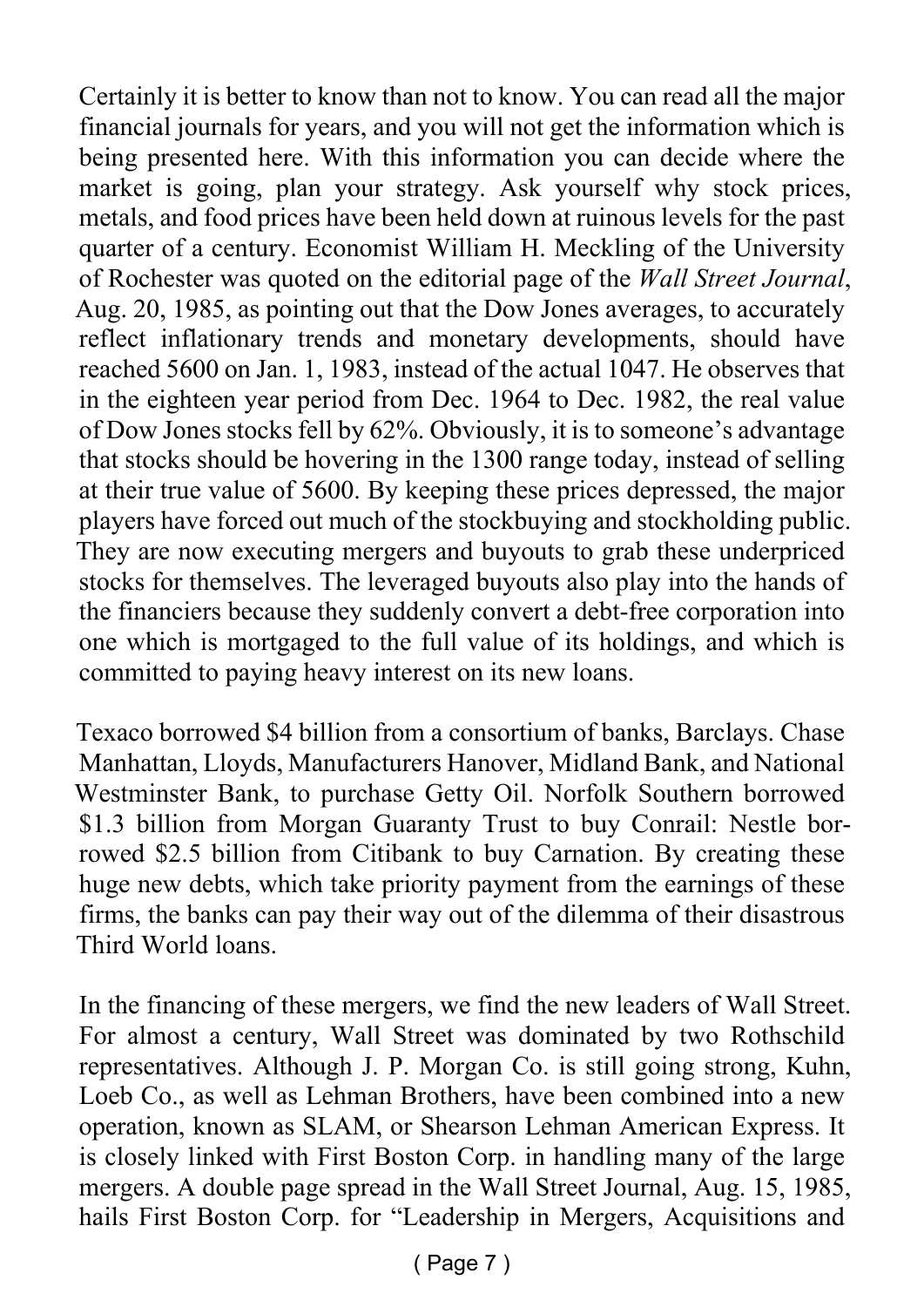Divestitures." The advertisement cites twelve recent mergers involving large firms, including Dunlop Tire, Revco, Cowles Media, Gulf, Allied Corp., Sara Lee, and Castle & Cooke.

The co-chairmen of First Boston are Pedro Paul Kuczynski and Yve Andre Istel. Kuczynski was born in Lima, Peru in 1938; his mother was a Godard. He was educated at Oxford, Cambridge, and Princeton. He served with the World Bank from 1961-67 and was named senior economist there 1971-73. He was with the Banco de Venezuela and the Central Bank of Peru from 1957-69, and with the International Monetary Fund in Washington from 1969-71. He joined Kuhn, Loeb Co. in 1975, staying until 1977. He became president of Halco Mining Co. in 1977, a Pittsburgh aluminum firm doing \$277 million a year. Kuczynski was Minister of Energy of Peru from 1980-82. He joined First Boston in 1982. Richard Mellon Scaife, scion of the Mellon fortune, is a director of First Boston. Kuczynski's co-chairman at First Boston, Yve Andre Istel, also came from Kuhn Loeb Co. Born in Paris, he worked for his family banking house, Andre Istel and Co. of Paris and New York. He married Nancy Lazarus, and later joined Kuhn, Loeb Co. He is now manager of Shearson Lehman American Express. His brother Jacques Istel, is manager of Andre Istel & Co., and director of the Dreyfus Fund of New York.

SLAM, or Shearson Lehman, is actually the continuation of the old Kuhn, Loeb Co., which was set up by Jacob Schiff as the secret American representative of the Rothschild family. Schiff had been born in the Rothschild house on Judengasse in the Frankfurt ghetto.

The present directors of Shearson Lehman include Peter Cohen, president; George Sheinberg, director, who is also chairman of American Express Credit Corp., and director of Warner-Amex Cable, Franks Broadcasting System; ex-President Gerald Ford; Kenneth J. Bialkin, of the law firm of Willkie, Farr and Gallagher, director of Gulf, E. M. Warburg Pincus, and Municipal Assistance Corporation of New York, which bailed the city out of bankruptcy; Howard L. Clark, Jr., exec., v.p. American Express, director Magic Chef, and Palm Beach Co.; Roger S. Berlind, chairman Berlind Production Co., Financial News Network, and Etz Lavud Inc., an Israeli firm; and James S. Robinson III, chairman of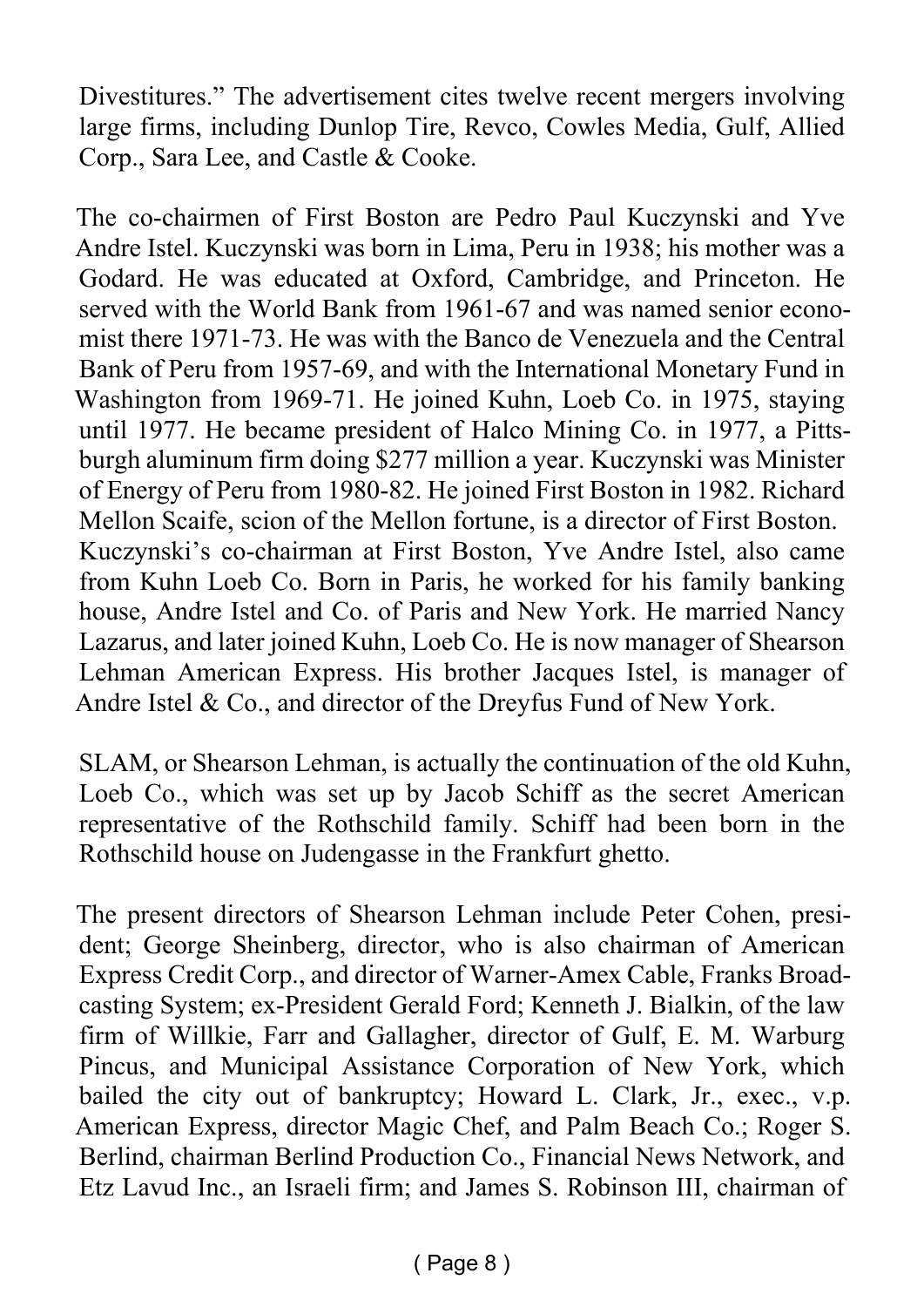American Express, director of Union Pacific Railroad (the Harriman family company), Coca Cola, and Bristol Myers Co.

American Express, a \$9.77 billion a year operation, is in a very profitable business, the business of printing and circulating money. It is mindboggling to think how many billions of dollars worth of American Express travelers checks are printed and sold each year. Judging from the volume of its television advertising, it finds it worthwhile. Directors of American Express include the chairman, James D. Robinson III, mentioned above; ex-president Gerald R. Ford, who is also director of a large defense contractor, G. K. Technologies; Anne Armstrong, former Ambassador to England, chairman of the Reagan-Bush campaign, and director of the Texan axis of the Rothschild fortune, First City Bancorporation. She is also a trustee of the Atlantic Council, Guggenheim Foundation, Hoover Institution, and the Council on Foreign Relations; Henry Kissinger, former Secretary of State under Nixon and Ford, now partners with Lord Carrington of England in a public relations firm (Lord Carrington is related by marriage to the Rothschilds).

Kissinger is also a director of Chase Manhattan Bank, trustee of Aspen Institute and the Rockefeller Brothers Fund; his brother Walter, also a refugee from Germany, is director of Manufacturers Hanover, another of the Rothschild banks, and the National Council on U.S.-China Trade; Joseph H. Williams, chairman of the Williams Companies, a \$2.17 billion a year oil operation, director of American Petroleum Institute, and Peabody Coal Co.; Martha Wallace, management consultant, member Trilateral Commission, chairman Rhodes Scholar Selection Committee, American Council of Germany (which rules West Germany in the name of the financiers), and the Japan Society. She formerly was with RCA, Time, Fortune, and the Henry Luce Foundation, now director Chemical Bank NY, Bristol Myers, New York Stock Exchange, New York Telephone, National Council on U.S.-ChinaTrade, British North American Committee, and International House; Rawleigh Warner, chairman of Mobil Corp., director of AT&T, Chemical Bank and Signal Co. (a \$6.67 billion company which interlocks with Rothschild interests in Texas and Rothschild interests in Canada through another director, Philip Beekman, president of Seagrams); Robert V. Roosa, partner of Brown Bros. Harriman, chairman of Brookings Institution, Trilateral Commission, direc-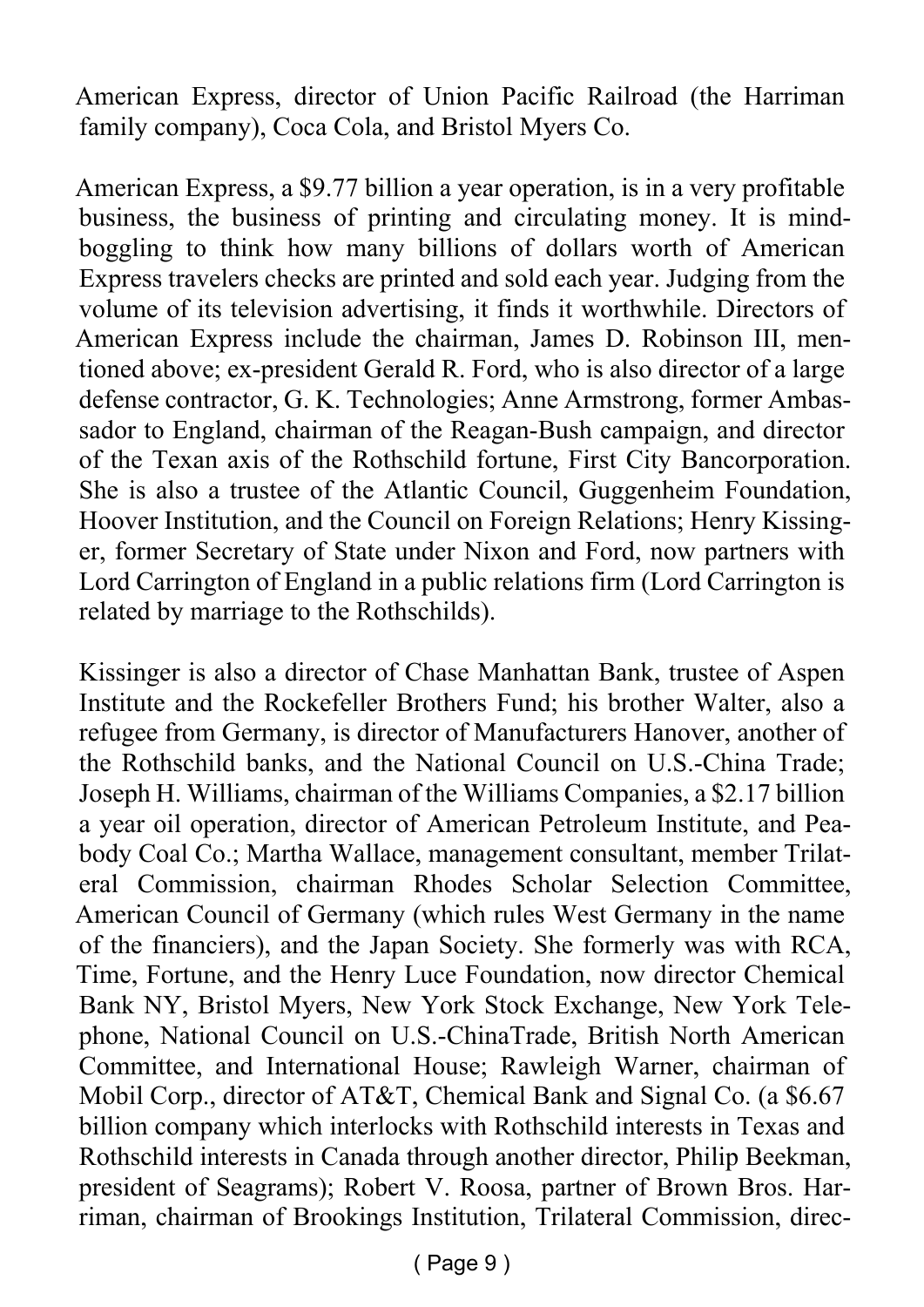tor Texaco; Peter Cohen, president Shearson Lehman Bros.; Charles W. Duncan, Chairman Coca Cola Europe, director United Technologies, former deputy Secretary of Defense, 1977-79, Secretary of Energy, 1979-81; Richard M. Furlaud, chairman Squibb Pharmaceutical, director of Olin, a munitions firm, trustee Rockefeller University; Magnus Bohm; David Culver, president Alcan, director of Seagrams, Canadair, and American Cyanamid.

Through Seagrams, Culver interlocks with the giant Rothschild complex, Eagle Star Holdings PLC, which controls their Canadian and American operations; Robert Genillard, chairman of Thyssen Bornemitza, the giant European holding company formed from the former Thyssen Steel complex of Germany, also director Corning Glass and Swiss Aluminum; Fred Kirby, the Woolworth heir who is chairman of the Alleghany Corp.; and Archie McCardell, director of Honeywell, General Foods, and Harris Bancorp.

The presence of such well known political figures as Gerald Ford and Henry Kissinger illustrates the fact that what we know as Big Business is inextricably linked with the wielding of total political power in America. The Central Intelligence Agency, known to its employees as The Company, and to those familiar with its operations as "The Central Investment Agency," is headed by William Casey, who made a fortune while working with Leo Cherne at the Research Institute of America. Cherne has long been associated with such leftwing institutions as the New School for Social Research in New York. He was chairman of the board of Freedom House from 1946-75. As head of the CIA, Casey has devoted much of his time to managing his extensive stock portfolio. He was recently involved with one of his wartime OSS pals, Joe Rosenbaum, in a huge Mideast pipeline deal.

It is not coincidental that political power and international finance go hand in hand. All economic problems are eventually solved by the barrel of a gun. Money cannot own anything; it can only serve as the medium by which to transfer ownership. In the history of mankind, property has been transferred by the power of the gun perhaps as often as by any other technique. This is the unspoken reason for the frantic struggle to enact gun control legislation in the United States. As long as American citizens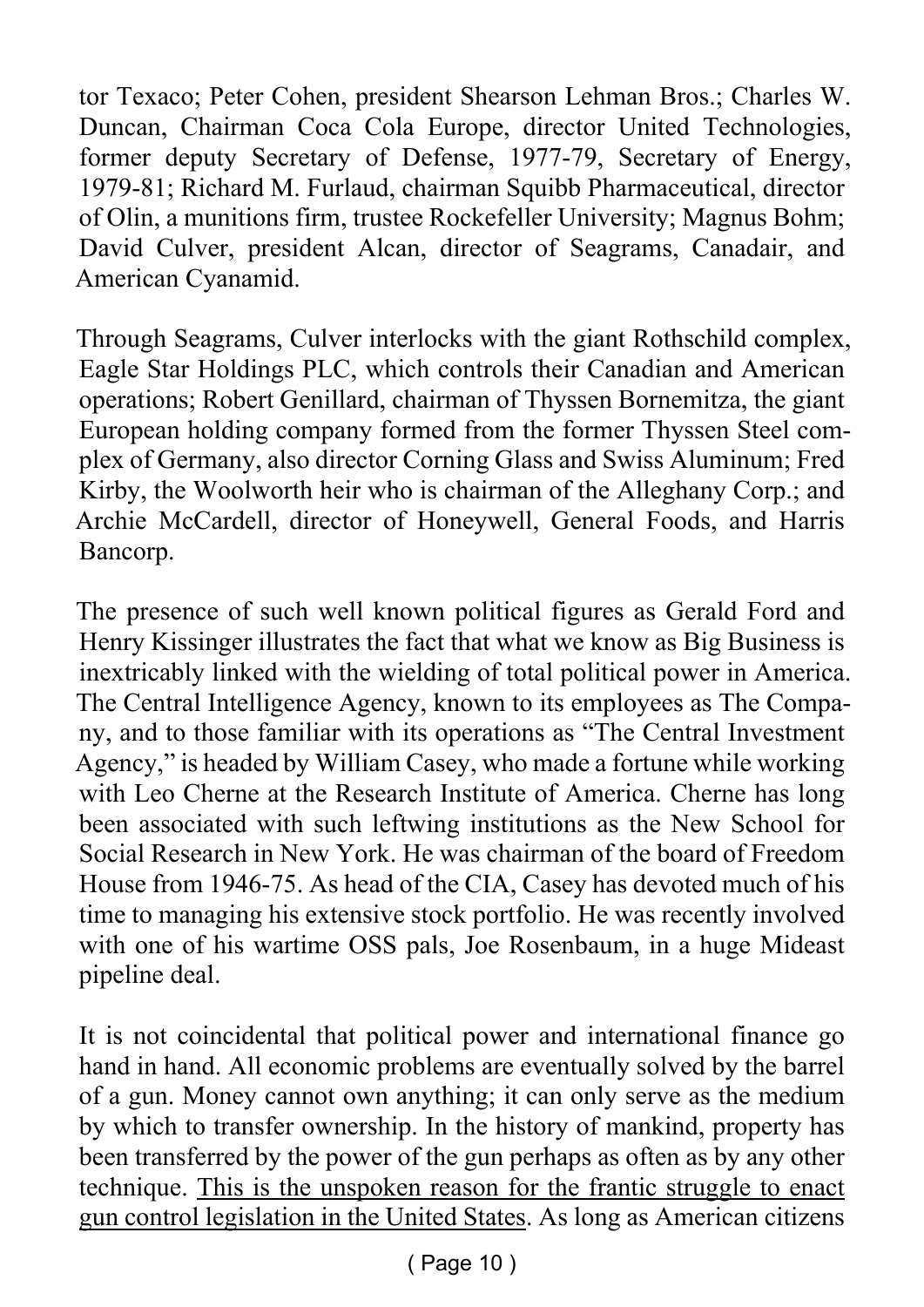possess some 200,000,000 guns, the financiers have to put on hold their five thousand year old dream of seeing all of the world's wealth fall into the hands of a small group of parasites.

The previously cited economist, William H. Meckling, has proposed that Congress and the state legislatures be abolished, and that all statutes be put to public referendum. This "revolutionary" solution would return the world to the pure Greek democracy of some five thousand years ago. It would also destroy the program of the parasites. Meckling's proposal to abolish Congress is somewhat redundant, because the Congress of the United States has had no independent existence since 1945. It has been a rubber stamp Duma for the international financiers, and it has routinely enacted into law the most vicious acts against the interests of the American people. The state legislatures have served as a rubber stamp for the financial interests since the Council of State Governments was set up by the Rockefellers in the mid-1930s. Nevertheless, the American colony, although still under complete control, shows unmistakable signs of unrest, because of the ruthless war which has been waged against it since 1945 by the subversive interests.

#### +++++++++++++++++

"As a result of the war, corporations have been enthroned and an era of corruption in high places will follow, and the MONEY POWER of the country will endeavor to prolong its reign by working on the prejudices of the people until wealth is aggregated in the hands of a few and the Republic is destroyed. I feel at this moment more anxiety for the safety of my country than ever before, even in the midst of war." - Abraham Lincoln.

"Jonathan Williams recorded in his LEGIONS OF SATAN, 1781, that Cornwallis revealed to Washington that 'a holy war will now begin on America, and when it is ended, America will be supposedly the citadel of freedom, but her millions will unknowingly be loyal subjects to the Crown.' Cornwallis went on to explain what would seem to be a self-contradiction: 'Your churches will be used to teach the Jew's religion, and in less than two hundred years, the whole nation will be working for divine world government. That government that they believe to be divine will be the British Empire. All religions will be permeated with Judaism without even being noticed by the masses, and they will all be under the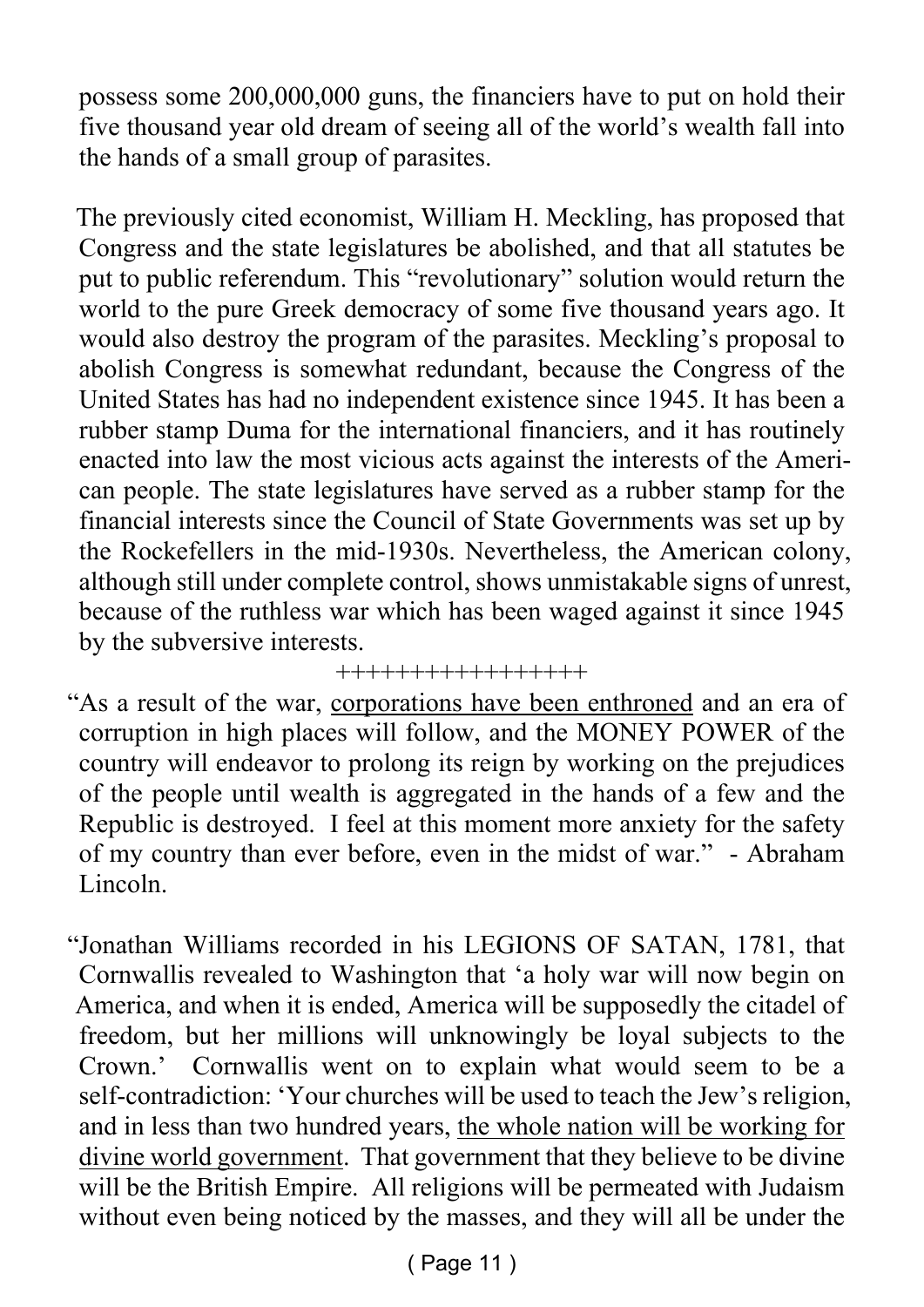invisible all-seeing eye of the Grand Architect of Freemasonry." Senator Joseph R. McCarthy.

"I believe that banking institutions are more dangerous to our liberties than standing armies. Already they have raised up a monied aristocracy that has the Government at defiance. The issuing power should be taken from the banks and restored to the people, to whom it properly belongs." – Thomas Jefferson.

"Permit me to issue and control the money of a nation, and I care not who makes its laws." – Meyer Amschel Rothschild.

#### **BANKERS MANIFESTO** of 1892

We must proceed with caution and guard every move made, for **the lower order of people are already showing signs of restless commotion**. Prudence will therefore show a policy of apparently yielding to the popular will until our plans are so far consummated that **we can declare our designs without fear of any organized resistance.**

**Organizations in the United States should be carefully watched by our trusted men, and we must take immediate steps to control these organizations in our interest or disrupt them.**

At the coming Omaha convention to be held July 4, 1892, our men must attend and direct its movement or else there will be set on foot such antagonism to our designs as may require force to overcome.

This at the present time would be premature. We are not yet ready for such a crisis. **Capital must protect itself in every possible manner through combination and legislation.**

**The courts must be called to our aid, debts must be collected, bonds and mortgages foreclosed as rapidly as possible.**

**When, through the process of law, the common people have lost their homes,**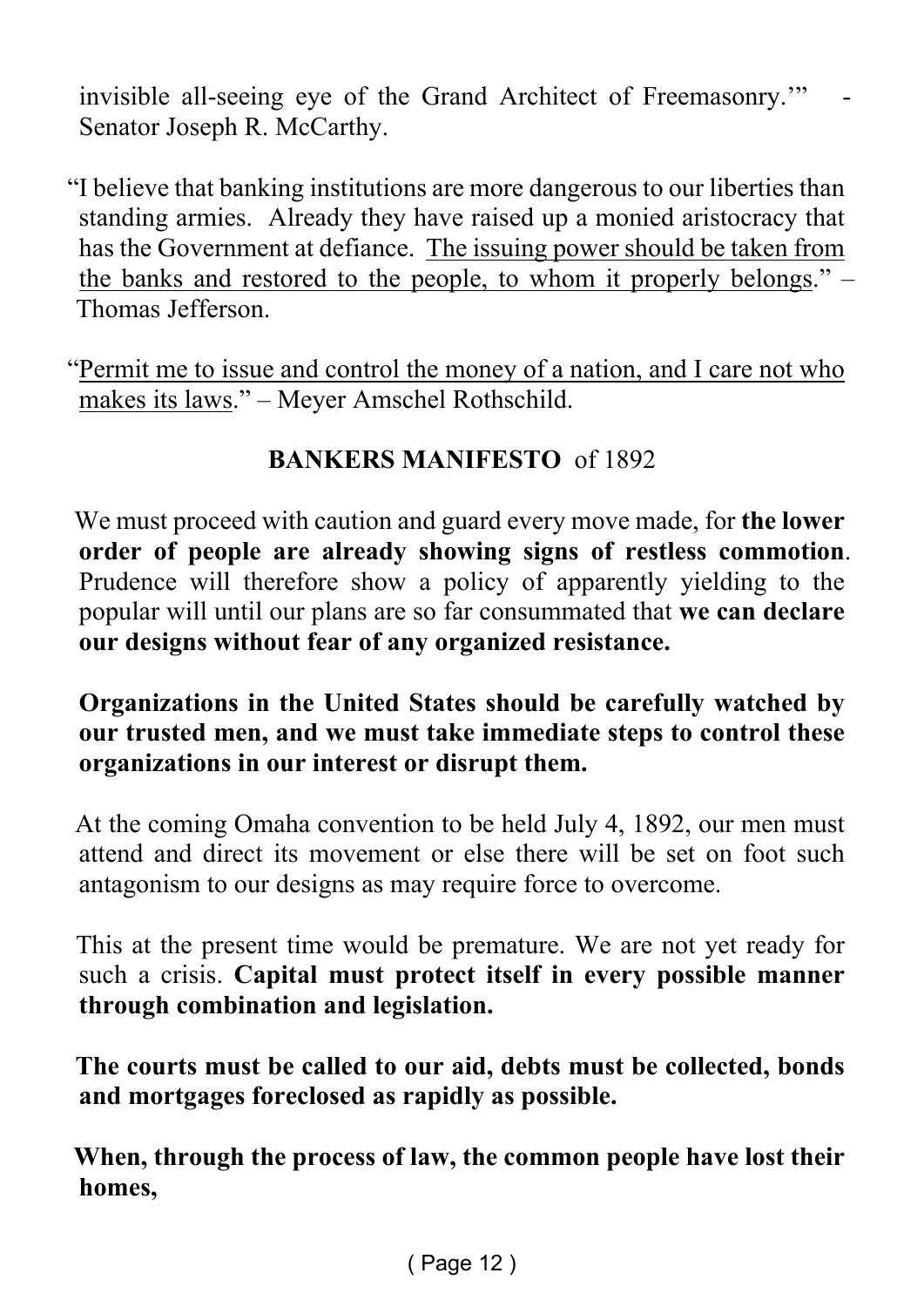**they will be more tractable and easily governed through the influence of the strong arm of the government applied to a central power of imperial wealth under the control of the leading financiers.**

**People without homes will not quarrel with their leaders. History repeats itself in regular cycles.** This truth is well known among our principal men who are engaged in forming an imperialism of the world. While they are doing this, the people must be kept in a state of political antagonism.

The question of tariff reform must be urged through the organization known as the Democratic Party, and the question of protection with the reciprocity must be forced to view through the Republican Party.

**By thus dividing voters, we can get them to expend their energies in fighting over questions of no importance to us**, except as teachers to the common herd. Thus, by discrete actions, we can secure all that has been so generously planned and successfully accomplished.

- Read into the Congressional Record by Congressman Charles Lindberg Sr.

**"The government should create, issue and circulate all the currency and credit needed to satisfy the spending power of the government and the buying power of consumers..... The privilege of creating and issuing money is not only the supreme prerogative of Government, but it is the Government's greatest creative opportunity. By the adoption of these principles, the long-felt want for a uniform medium will be satisfied. The taxpayers will be saved immense sums of interest, discounts and exchanges. The financing of all public enterprises, the maintenance of stable government and ordered progress, and the conduct of the Treasury will become matters of practical administration. The people can and will be furnished with a currency as safe as their own government. Money will cease to be the master and become the servant of humanity. Democracy will rise superior to the money power." - Abraham Lincoln, on the issuance of the Greenbacks, government issued, debt-free money.**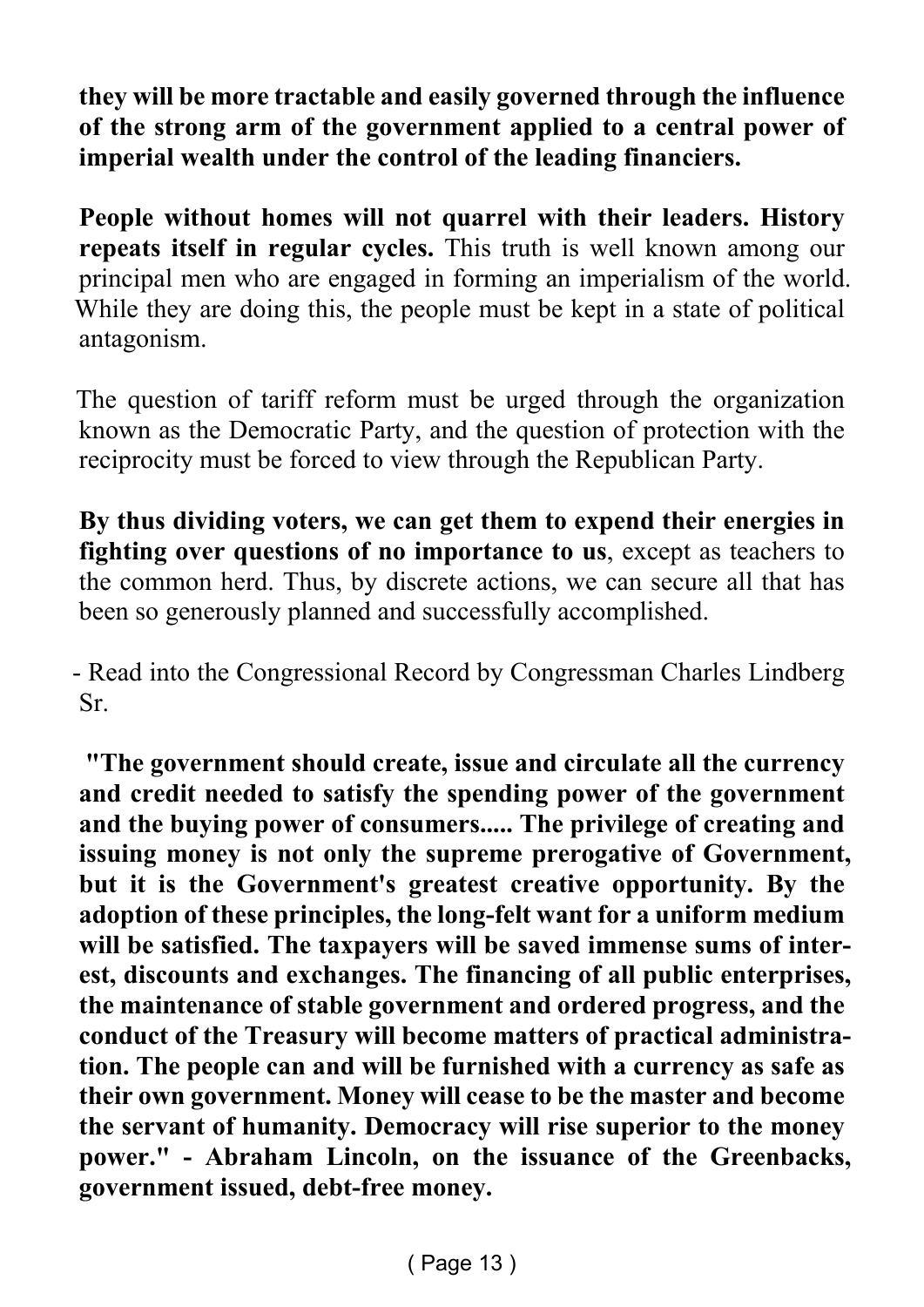**"If this mischievous financial policy, which has its origin in North America, shall become endurated down to a fixture, then that Government will furnish its own money without cost. It will pay off debts and be without debt. It will have all the money necessary to carry on its commerce. It will become prosperous without precedent in the history of the world. The brains, and wealth of all countries will go to North America. That country must be destroyed or it will destroy every monarchy on the globe." - Lord Goschen, Hazard Circular - London Times 1865**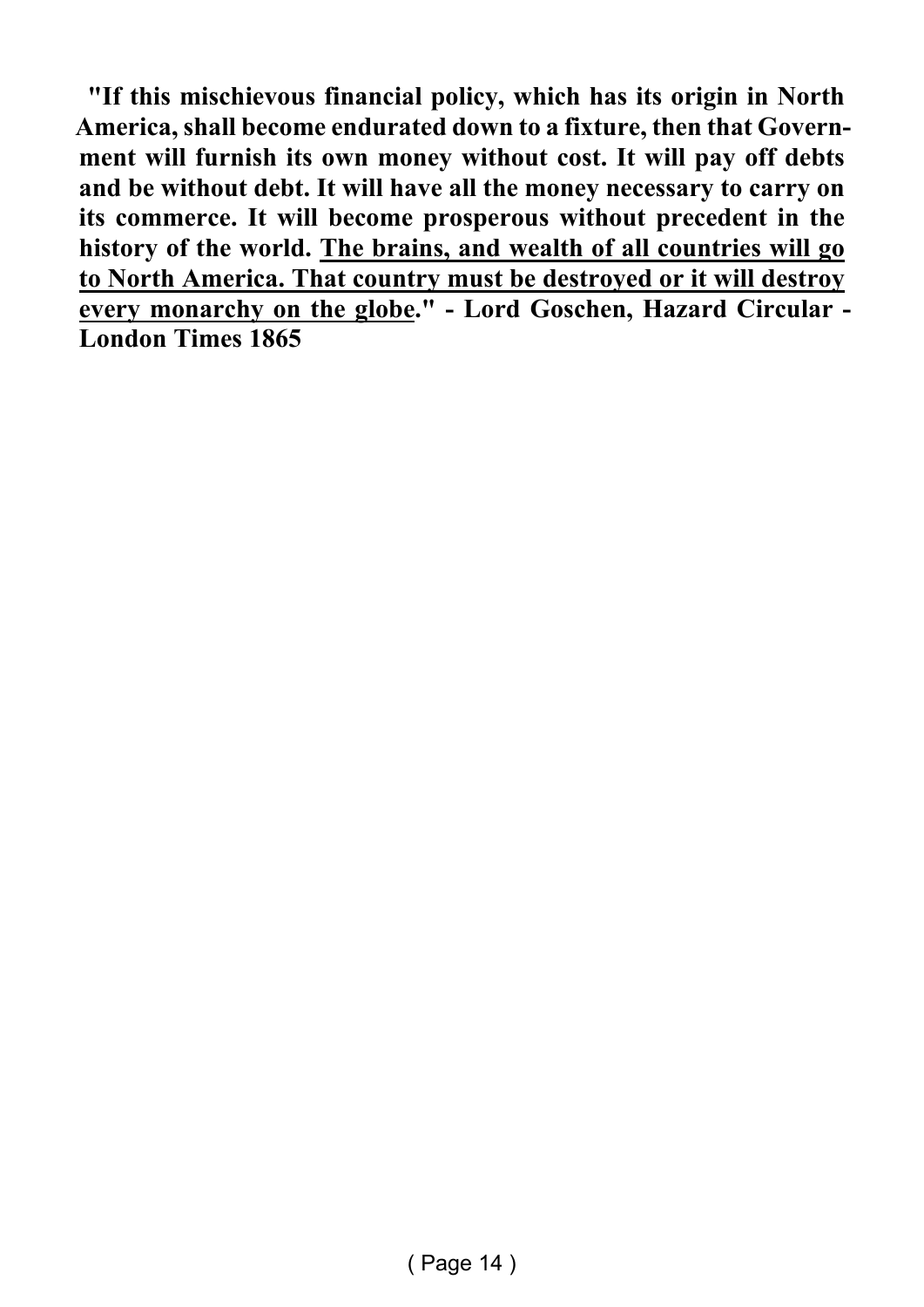